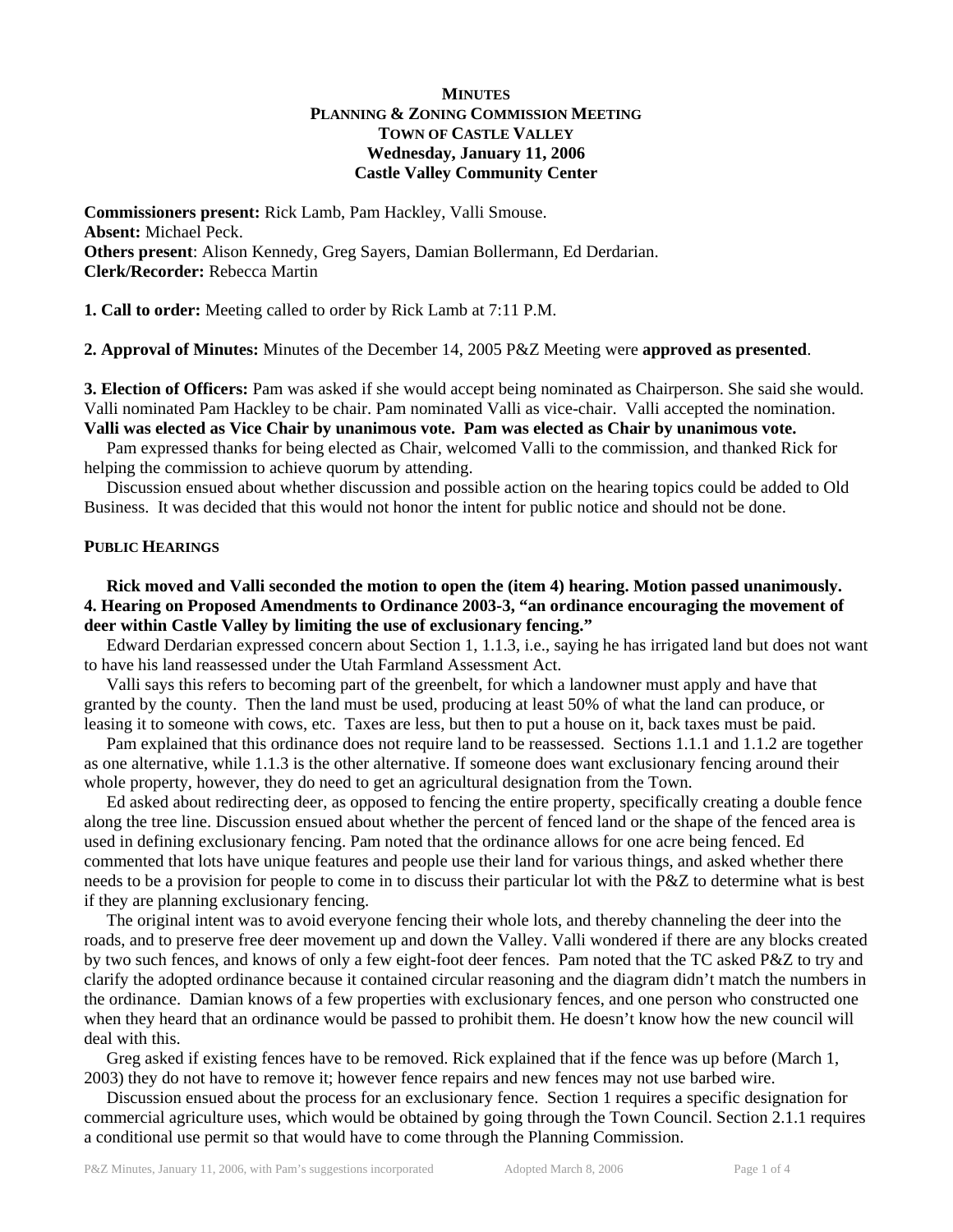Written comments were received from Jack Campbell. (comments attached)

**Rick moved to close the hearing since there was no further comment. Valli seconded. Motion passed unanimously. Rick moved and Valli seconded to open the (item #5) Hearing. Motion passed unanimously. 5. Hearing on Draft of an Ordinance re: "Aquifer Protection Ordinance: Fuel and Hazardous Materials Storage."** 

Damian noted that there is a typo in the 2<sup>nd</sup> whereas, i.e., "led" should replace "lead". **Rebecca will make this change.** 

 Damian noted that this ordinance claims to be "Effective within the boundaries of the Castle Valley watershed," and asks how he would be able to enforce it outside of the town. Pam explained that Town Attorney, Jerry Kinghorn, gave the opinion that the Town does have the authority for extraterritoriality. Damian questioned whether enforcement is really feasible even so.

 Damian asked about the last sentence in Section 10, i.e., whether a town can pass a law and then retroactively bring people into compliance who have already been doing an activity. He suggests that a legal opinion might be needed about that.

 He commented that there are some unpopular things in this ordinance that look difficult to enforce. He knows of conscientious above ground fuel tank owners, with thoughtful tank installations, who would have to post a \$1,000,000 bond under this ordinance and might chose to remove the tank instead. He said the Town may then create a situation where people have to rent a backhoe from town. The (Daystar Academy) currently has gas and diesel above ground tanks.

 Discussion ensued. Alison, Damian and Ed agreed that this ordinance appears well-intended and that it is very important to protect the aquifer.

 Damian suggested that going after large-scale herbicide use within the watershed may be as important or more important.

Pam suggested that the Town could ask Kinghorn to look at this ordinance for a "fatal flaw".

Ed said that as a "downstream" person, he would like to see some sort of oversight on fuel storage.

Discussion ensued about the definition of "non-functional vehicle".

 A suggestion was made for the Town to have a dump station for toxic fluids on clean-up day. Pam is currently working with Grand County to address household hazardous waste disposal county-wide. Part of the options being considered would be to have a drop off station in CV at the clean-up day, or possibly on a permanent basis.

 It was acknowledged that the P&Z was aware of trying to have a protective ordinance that is so restrictive that it keeps people from doing reasonable things on their lots.

**Valli moved and Rick seconded the motion to close the hearing. Motion passed unanimously.** 

# **Rick moved to suspend the order of business to entertain a CU permit under item 10. Valli seconded. Motion passed unanimously.**

# **Lot 387:**

 The Commission read Alison Kennedy's request for a conditional use permit. Rick had no questions. Valli had no questions. Letters to adjacent land owners have not received responses yet. It was determined that the business was up and running before moving to Castle Valley, and has been running under a county permit.

 Pam asked if there would be ups deliveries. Alison said she expects perhaps one per year; fewer than for their personal lives. Pam asked if there would be a sign. No sign. Storing of hazardous fuels or materials? No.

**Valli moved to table this question until the next P&Z meeting. Rick seconded the motion. Motion passed unanimously. Rebecca will contact Alison to inform her of the meeting date (since a date change is pending).** 

 **Rebecca will distribute copies of the CU permit documents to new P&Z members: FAQs, Steps in the Process, and Master List of all existing conditions placed on businesses.** 

# **REPORTS**

# **6. Building Permit Update.**

 Damian reported that the new building permits agent has not been hired yet but he can sign off on issues in the interim. Rebecca reported that (before Damian's stepping in) the Town received two building permit requests, one for an addition to a garage and one to replace a shed with a 2-car garage. There has also been a request for a temporary dwelling permit. Prior to these requests, Ron Mengel had also stepped in to help by processing one permit. Ron has been willing to keep filling in when he is here if a time-sensitive request comes in.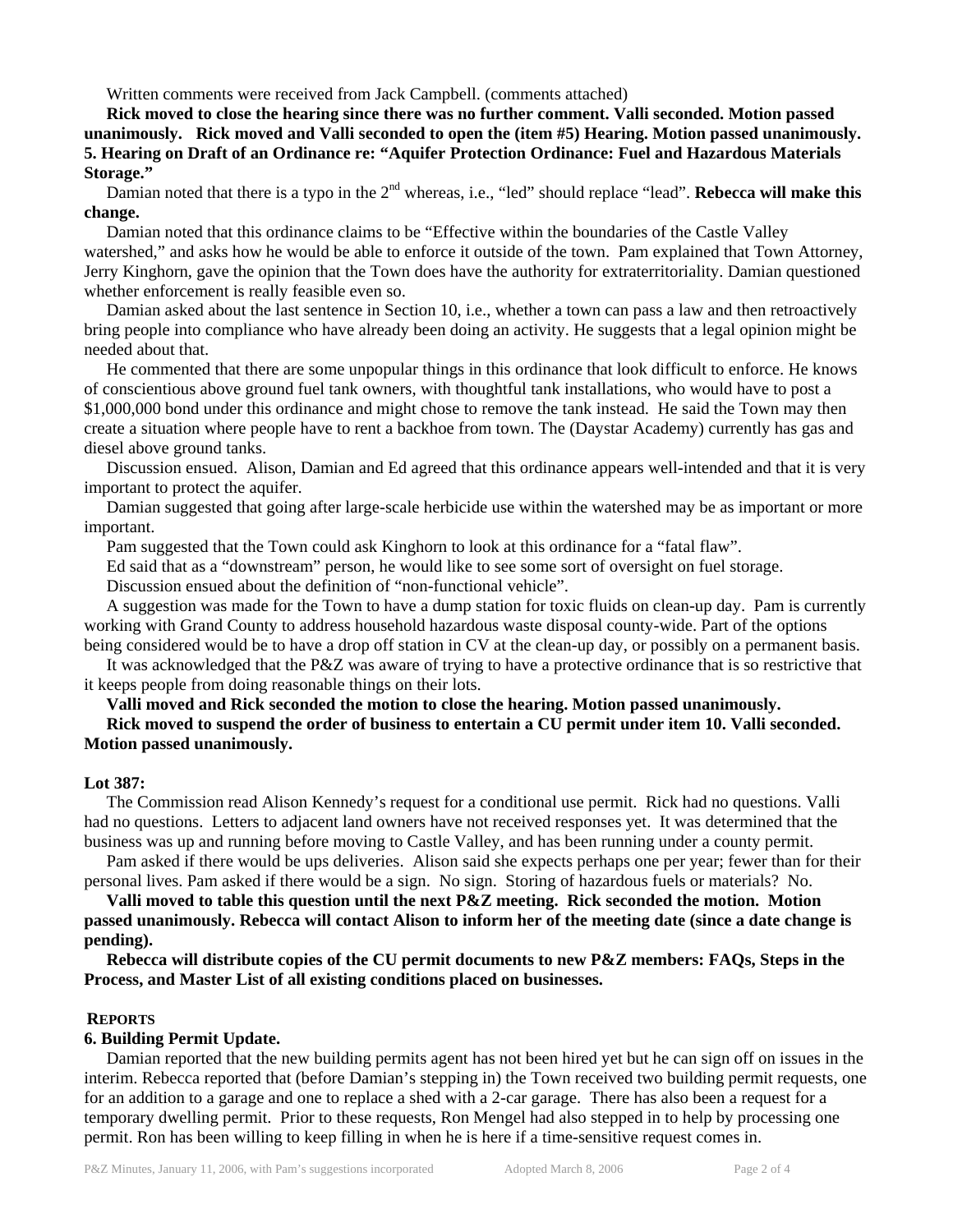Pam asked the status of the new B&B owners' request for a building permit. They are requesting to replace a shed with a two-car garage. Valli asked which shed, and that is unknown. They have been away, and intend to check in again when they return; no plans have been received. Valli pointed out that the rooms they are using now as rental spaces were originally the garage. This request may require careful scrutiny.

 Valli asked whether the new owners have been given all of the B&B information from the Town. They do have a copy of the contract, but they may not have all of the history. Valli says this is important because they can't make it any bigger. It is a very specific situation. It has been mentioned to them that they may not exceed the current footprint. They know that they are a non-conforming use. The B&B may require further attention by a Council member throughout the process.

### **7. Town Council Information and Requests.**

## **Discussion & possible action re: Review of Planning Commission By-Laws, Enabling Legislation and Terms of Service**

 Discussion ensued about the work that must be done. All municipalities are now required to have an ordinance enabling the P&Z. The by-laws that are on the books are not a good match with the way that the P&Z functions. Lengths of terms need to be set and decisions made about mid-term appointments to replace P&Z members who have to leave for various reasons. The TC said the P&Z should set up what they want to have happen, and the TC will look at it for approval.

 Two statutes were presented that describe enabling and powers and duties*.* A third document, from Utah League of Cities and Towns, was also sent by Cris Coffey who found it amongst old minutes. It describes the particulars of the Town Council, P&Z and Board of Adjustments. Pam noted that some things have already changed from when it was written.

**Pam will do a draft from which to start the work. Rick would be willing to review it. Valli has zero extra time right now.** A work session may be possible. It was agreed that Email would be a good way to work/communicate on this.

#### **OLD BUSINESS**

## **9. Discussion and possible action re: changes to land use sections of UT State Code in Senate Bill 60 "LUDMA" (tabled).**

#### **Rick moved to take (item 9) off the table for discussion.**

 Valli asks to be brought up to speed. Pam explained that a lot of changes were made to Title 10 this past year. The changes were so many and so significant that the League gave communities a working document to give them direction. The document was divided up amongst four P&Z members plus Cris Coffey. Some things don't pertain to us. Not much progress has been made. The ULCT planning workshop in October was only a bit of help.

 Pam is following Moab City's progress on this. Their new ordinance is18 pages long or so, and they are about to pass it. We have to go over our ordinances to have them comply with these changes.

## **The workload was re-divided up as follows:**

No action needed – item 1 Michael – items 2, 7, and 12 Pam – items 3,6,8,and 13 Cris – items 5, and 11 Valli – items 14 Everyone – item 10.

 **Valli moved to table the discussion and possible action on LUDMA, to continue working on our individual assignments, and place it on the agenda for the March P&Z meeting. Rick seconded the motion. Motion passed unanimously.** 

 **Valli needs a set of current ordinances. Rebecca will get this to her.** 

 A correction was made to the new P&Z address list. **Rebecca will make the correction and re-distribute the lists.** 

# **NEW BUSINESS**

#### **10. Discussion & possible action re: Annual Review of Condition Use Permits.**